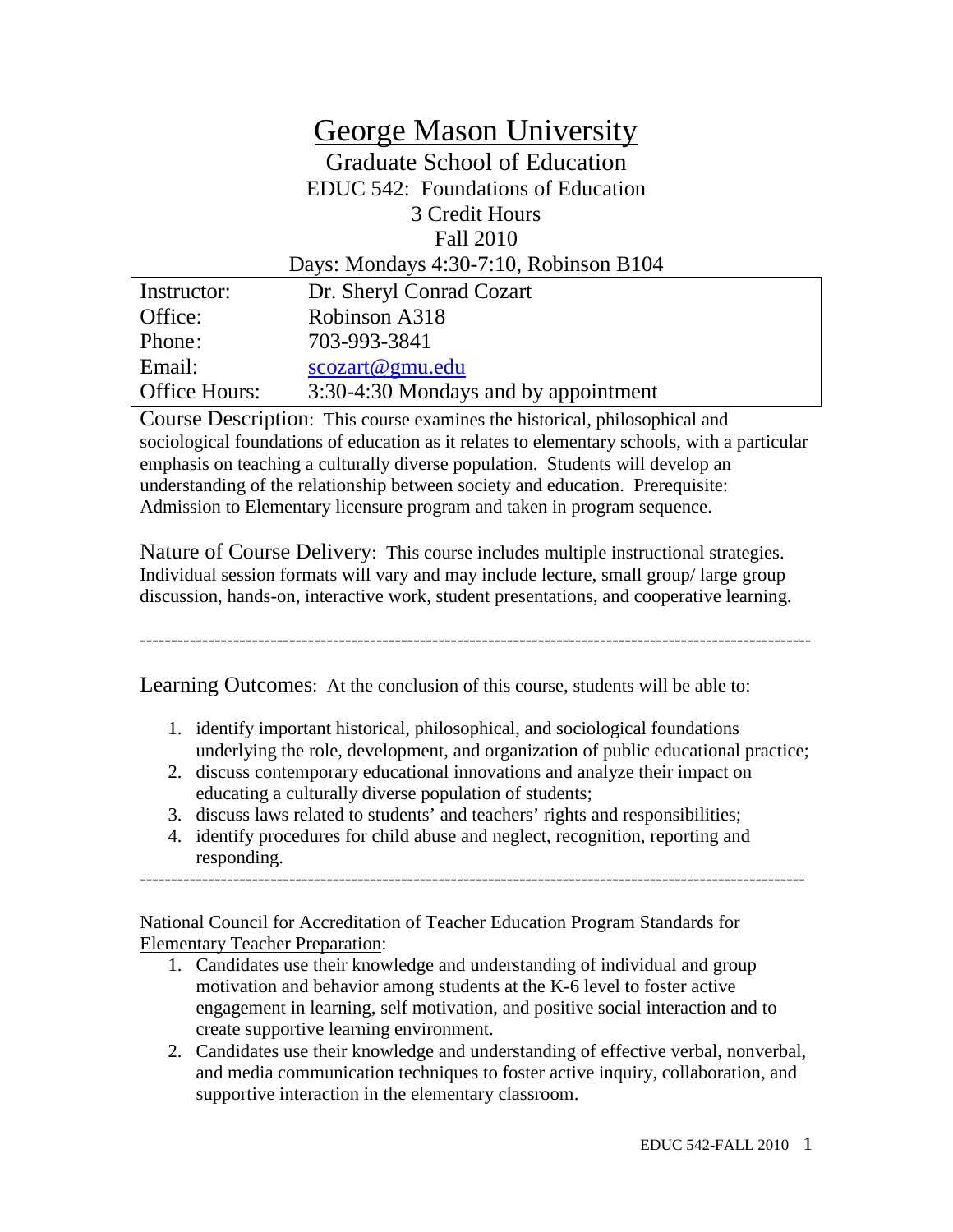3. Candidates understand practices and behaviors that identify and develop the competence of a professional career teacher.

### **8 VAC 20-25-30. Technology standards.**

A. Instructional personnel shall be able to demonstrate effective use of a computer system and utilize computer software.

B. Instructional personnel shall be able to apply knowledge of terms associated with educational computing and technology.

C. Instructional personnel shall be able to apply computer productivity tools for professional use.

D .Instructional personnel shall be able to use electronic technologies to access and exchange information.

## Readings and Materials:

1. Dewey, J. (1938/1997). *Experience and Education*. Touchstone/Simon & Schuster: New York.

------------------------------------------------------------------------------------------------------------

- 2. Kozol, J. (1991). *Savage inequalities: Children in America's schools*. New York: Harper Perennial.
- *3.* Sheets, R.H. (2005). *Diversity pedagogy: Examining the role of culture in the teaching-learning process*. Boston: Pearson.
- 4. Spring, J. (2010). *American education (14th ed.)*. New York: McGraw Hill.
- 5. Articles may also be accessed online.

# Suggested Readings:

- Freire, P. (2000). *Pedagogy of the Oppressed (30th Anniversary Ed.)*. Continuum International Publishing Group: New York.
- Howard, G. (1999). *We can't teach what we don't know: White teachers, multiracial schools.* New York: Teachers College Press.
- Ladson-Billings, G. (1994). *The Dreamkeepers: Successful teachers of African American children*. San Francisco: Jossey-Bass.
- Tanner, L. N. (1997). *Dewey's laboratory school: Lessons for today*. New York: Teachers College Press.

### ------------------------------------------------------------------------------------------------------------ Course Requirements:

1. Class Participation/ Reading Summaries (25%): In order to take full advantage of our in-class discussions and to exercise the dispositions of an effective educator, teacher candidates must be present and engaged. In this regard, repeated tardies and/or absences will result in a deduction in the candidate's class participation grade as well as a mandatory conference with the instructor. Reading summaries will be used to assess both in-class participation and preparation for class discussion. Reading summaries are due at the beginning of each class.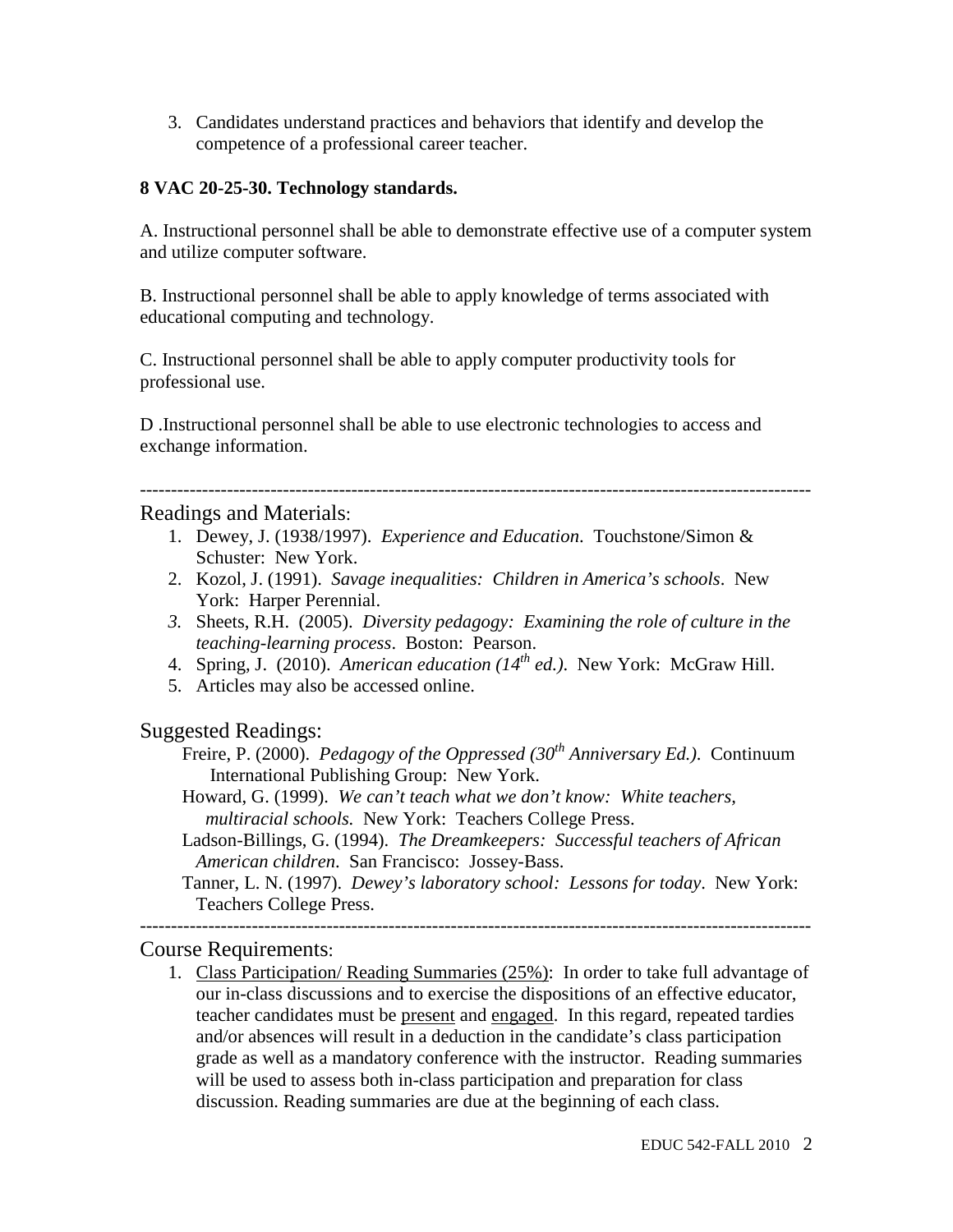- 2. Blackboard Discussions (5%): Candidates will respond in three electronic discussions related to class topics through the use of GSE's conferencing system, Blackboard. They can access this electronic bulletin board at [http://blackboard.gmu.edu.](http://blackboard.gmu.edu/)
- 3. Law Presentation (15%): In small groups, candidates will provide information, via a PowerPoint presentation and a handout, on current laws that have an impact on education. Laws may include copyright laws, privacy issue, protection of students on the Internet, religion, least restrictive environment, sexual harassment, violence in schools, and child abuse. Candidates will research the current law and present different interpretations of the law and its influence on education. Visual charts and graphics may be used to help clarify concepts.
- 4. A Schooling Comparison (10%): In order to better understand schooling inequities, candidates will compare their schooling to a school district described in Kozol's book as well as a local school district (Arlington, Fairfax, Loudon). Specifically, candidates will research their former school district, create a comparative diagram that presents the statistics of the school districts, and write a summary.
- 5. Educational Philosophy (no page limit) (10%): Being aware of their personal philosophical approach to education will benefit students as they develop an understanding about teaching styles and beliefs. Students will write a paper describing how course readings and other literature influence their educational philosophy. To identify their philosophy, students should use information from their readings, class discussions, and experiences. The philosophy should include information regarding the goals of education, role of students, role of teachers, teaching methods, and assessing student learning. Exemplary papers will also include a discussion of historical influences, the use of technology, and classroom organization and management. Submit electronically by 11:59PM on due date.
- 6. **PBA Reflective Practitioner (35%):** In order to become reflective practitioners for a multicultural classroom, candidates must reflect on a variety of professional issues that teachers confront in their day-to-day teaching as well as the broader educational and social context which affects the work of the public school teacher. To this end, the candidates will analyze a current innovation around race and culture, gender equity, special education, social class, or language diversity. They will then relate it to historical and sociological trends/perspectives as well as to their own experiences.

Grading Scale: A=93-100; A-=90-92; B+=87-89; B=80-86; C=70-79; F=below 70 *Remember: A course grade less than B requires that you retake the course.*

In general, oral and written assignments will be evaluated  $A, A, B, B, C$  or F. The Law Presentation, Schooling Comparison, Philosophy Paper, and Performance-Based Assessment will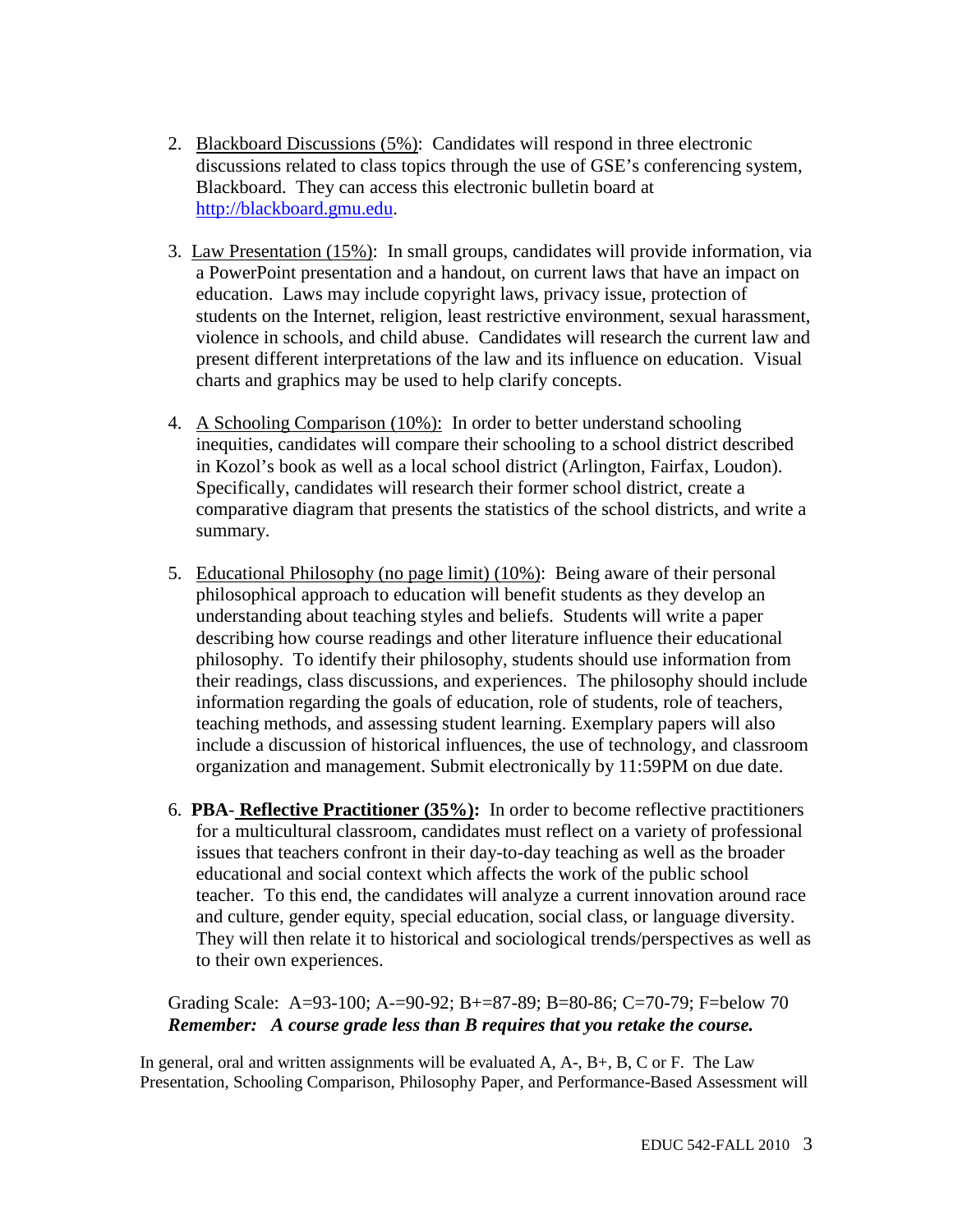be evaluated using rubrics. Each rubric will consist of criteria provided on handouts and will be discussed in class.

### **University and Elementary Program Policies:**

Cell Phones. The university has a policy that requests that students turn off pagers and cell phones before class begins. One cell phone will remain on in class that is registered with the Mason Alert System. Visit [https://alert.gmu.edu,](https://alert.gmu.edu/) to find out more about Mason's alert system for GMU emergencies.

The Graduate School of Education (GSE) expects that all students abide by the following: Students are expected to exhibit professional behavior and dispositions. See gse.gmu.edu for a listing of these dispositions.

Students must follow the guidelines of the University Honor Code. See [http://www.gmu.edu/catalog/apolicies/#TOC\\_H12](http://www.gmu.edu/catalog/apolicies/#TOC_H12) for the full honor code. Honor Code. To promote a stronger sense of mutual responsibility, respect, trust, and fairness among all members of the University community and with the desire for greater academic and personal integrity, GMU has set forth a code of honor that includes policies on cheating, attempted cheating, lack of class participation in group work, plagiarism, lying and stealing (see link above). The Elementary Program abides by these policies and takes them seriously.

Students must agree to abide by the university policy for Responsible Use of Computing. See [http://mail.gmu.edu](http://mail.gmu.edu/) and click on Responsible Use of Computing at the bottom of the screen.

Students with disabilities who seek accommodations in a course must be registered with the GMU Disability Resource Center (DRC) and inform the instructor, in writing, at the beginning of the semester. See [www.gmu.edu/student/drc](http://www.gmu.edu/student/drc) or call 703-993-2474 to access the DRC.

### **Elementary Program Policies:**

Attendance. This is an advanced graduate level course, therefore the quality of your work, attendance, and informed participation are expected to be of the highest caliber. Unless it is an emergency situation, no absences are excused. Should you need to miss a class, it is your responsibility to inform the instructor ahead of time, turn in your assignments, collect any notes/assignments from a colleague, and do your utmost to remain current in the class. (See GMU Catalog, page 32.)

Late Assignments/Page Limit Extensions. Prior consent of the instructor must be received for late assignments or extensions on page limits. If prior consent is not received, points will be deducted.

Quality of Written Work. Written work should be word-processed in 12-point font. Legibility, organizational clarity, and standard English usage and mechanics are expected of graduate students. Unacceptable work may be returned for editing prior to grading. Quotations, paraphrases, and references must appear in proper APA format. If you require special assistance, see the instructor.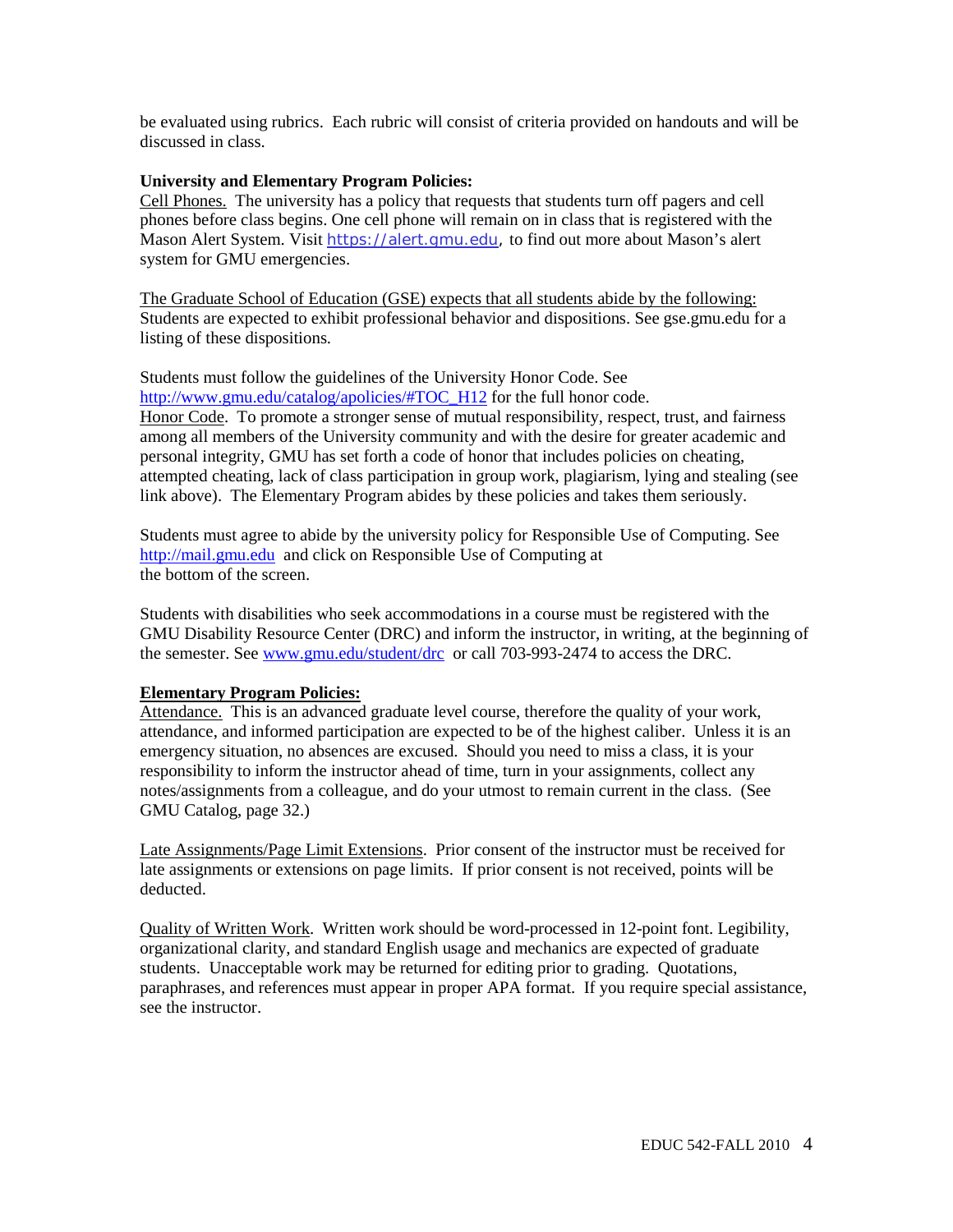| Course Outline/ Schedule (Mondays 4:30-7:10) |  |
|----------------------------------------------|--|
|----------------------------------------------|--|

| Date       | Topic                          | <b>Course Readings</b> | Question of the Day                                               | <b>Assignments Due</b>          |
|------------|--------------------------------|------------------------|-------------------------------------------------------------------|---------------------------------|
| Day $1$    | Introduction                   |                        | What can I gain from understanding the foundations of education?  |                                 |
| (Aug. 30)  | Review Syllabus                |                        | (L.O. 1)                                                          |                                 |
| Day 2      | <b>LABOR DAY</b>               |                        |                                                                   |                                 |
| (Sept. 7)  |                                |                        |                                                                   |                                 |
| Day $3$    | History and Goals of Public    | Spring Ch. 1           | What is the goal of American public schools?                      | Reading Summary                 |
| (Sept. 14) | Schooling                      |                        | (L.O. 1)                                                          | <b>Blackboard Discussion #1</b> |
| Day 4      | The Courts and the Schools     | Spring Ch. 10          | What is the impact of the courts on schools today?                | Reading Summary;                |
| (Sept. 21) |                                |                        | (L.O. 3)                                                          | Law PowerPoint                  |
|            |                                |                        |                                                                   | Presentation                    |
| Day 5      | The Courts and the             |                        | Under which laws are teachers governed?                           | Law PowerPoint                  |
| (Sept. 27) | Schools; Child abuse and       |                        | (L.O. 3 & 4)                                                      | Presentation                    |
|            | neglect, recognition,          |                        |                                                                   |                                 |
|            | reporting and responding       |                        |                                                                   |                                 |
| Day 6      | <b>Historical Influences</b>   | Dewey (all);           | What is Dewey's influence on education today?                     | <b>Reading Summary</b>          |
| (Oct. 4)   |                                | Spring (pp. 299-       | (L.O. 1)                                                          |                                 |
|            |                                | 304)                   |                                                                   |                                 |
| Day 7      | Library Visit                  | Review the PBA         | Which population/innovation am I interested in pursuing?          | Ideas about your                |
| (Oct. 12)  |                                | assignment.            | (L.O. 2)                                                          | population and innovation       |
| Day 8      | <b>Equality of Opportunity</b> | Spring Chs. 2-3        | Under which conditions do schools foster equality of opportunity? | <b>Reading Summary</b>          |
| (Oct. 18)  |                                |                        | (L.O. 1)                                                          | <b>Blackboard Discussion #2</b> |
| Day 9      | <b>School Equity</b>           | Kozol (assigned        | How does your schooling experience compare to a Kozol school?     | Schooling Comparison            |
| (Oct. 25)  |                                | chapters)              | (L.O. 1)                                                          |                                 |
|            |                                |                        |                                                                   |                                 |
| Day 10     | <b>Multicultural Education</b> | Spring Ch.4;           | How do diversity pedagogies contribute to an understanding of     | <b>Reading Summary</b>          |
| (Nov. 1)   |                                | Sheets Chs. 1-6        | multicultural education?                                          |                                 |
|            |                                |                        | (L.O. 2)                                                          |                                 |
| Day 11     | <b>Multicultural Education</b> | Spring Ch. 5;          | What is the relationship between culture, cognition, teaching and | Reading Summary                 |
| (Nov. 8)   |                                | Sheets Chs. 7-12       | learning?                                                         | <b>Blackboard Discussion #3</b> |
|            |                                |                        | (L.O. 2)                                                          |                                 |
| Day 12     | School Control; NCLB;          | Spring Ch. 6-7         | Who should decide what knowledge should be taught? What are the   | <b>Reading Summary</b>          |
| (Nov. 15)  | <b>Standards and Testing</b>   |                        | provisions of NCLB?                                               |                                 |
|            |                                |                        | (L.O. 2)                                                          |                                 |
| Day 13     | <b>Standards and Testing</b>   |                        | NCLB: What does the SOL test entail?                              |                                 |